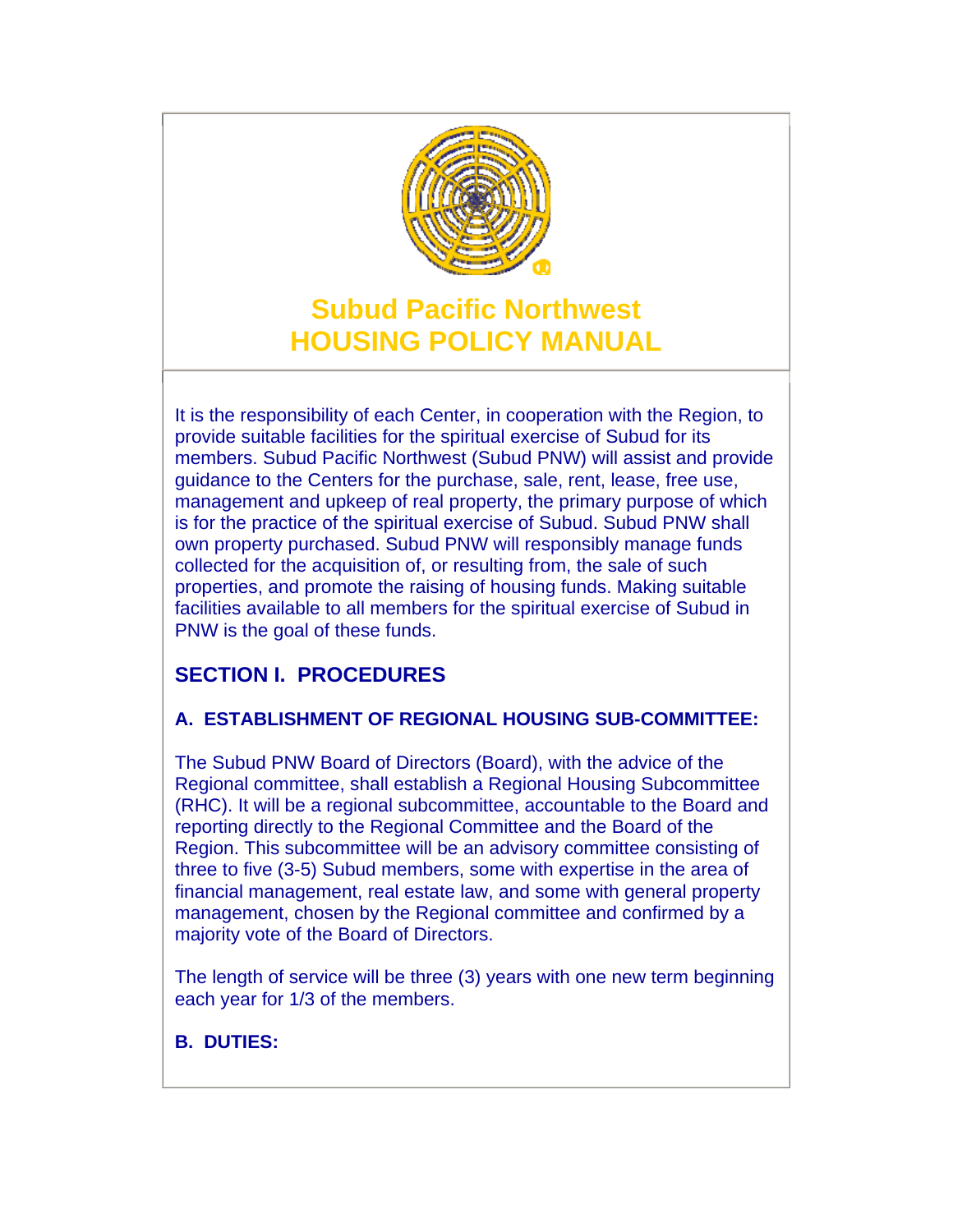The duties of the RHC shall be:

1) Prepare and keep current a regional housing manual detailing the guidelines for purchase and maintenance of regional houses. This manual will include guidelines for operating enterprises in regional houses and general operations concerning regional houses. The manual and any changes thereto shall be submitted to the Board of Directors for their approval and when approved shall be the regional housing policies.

2) Prepare an annual report for the Board of Directors on all regional property.

3) Assist Centers when making proposals to the Board for purchases.

4) Prepare an independent report for the Board on all proposed purchases of real property: evaluating suitability for the group, structural condition, anticipated maintenance costs, possible enterprise opportunities, etc.

5) Provide counsel and assistance to Centers in real estate matters.

6) Work closely with the Regional Treasurer in areas where interests and duties coincide. These areas may be:

a. Establishment and annual review of a long-range financial plan to include a substantial cushion against unforeseen events such as assuming future mortgage payments and other expenses.

b. Employment and regular review of a professional record keeping system for storage and tracking of titles, deeds, notes, mortgage and rental payments, insurance, etc.

c. Keeping track of mortgage interest rates and recommending refinancing when advantageous.

7) Travel and other expenses shall be approved by the Regional Committee and have a line item in the regional budget for reasonable expenses in the performance of their duties.

### **C. PNW HOUSE FUND REPLENISHMENT:**

To insure that housing funds will be available in the future, a Housing Fund has been established, and shall be replenished on a regular basis as designated by the Regional Board of Directors.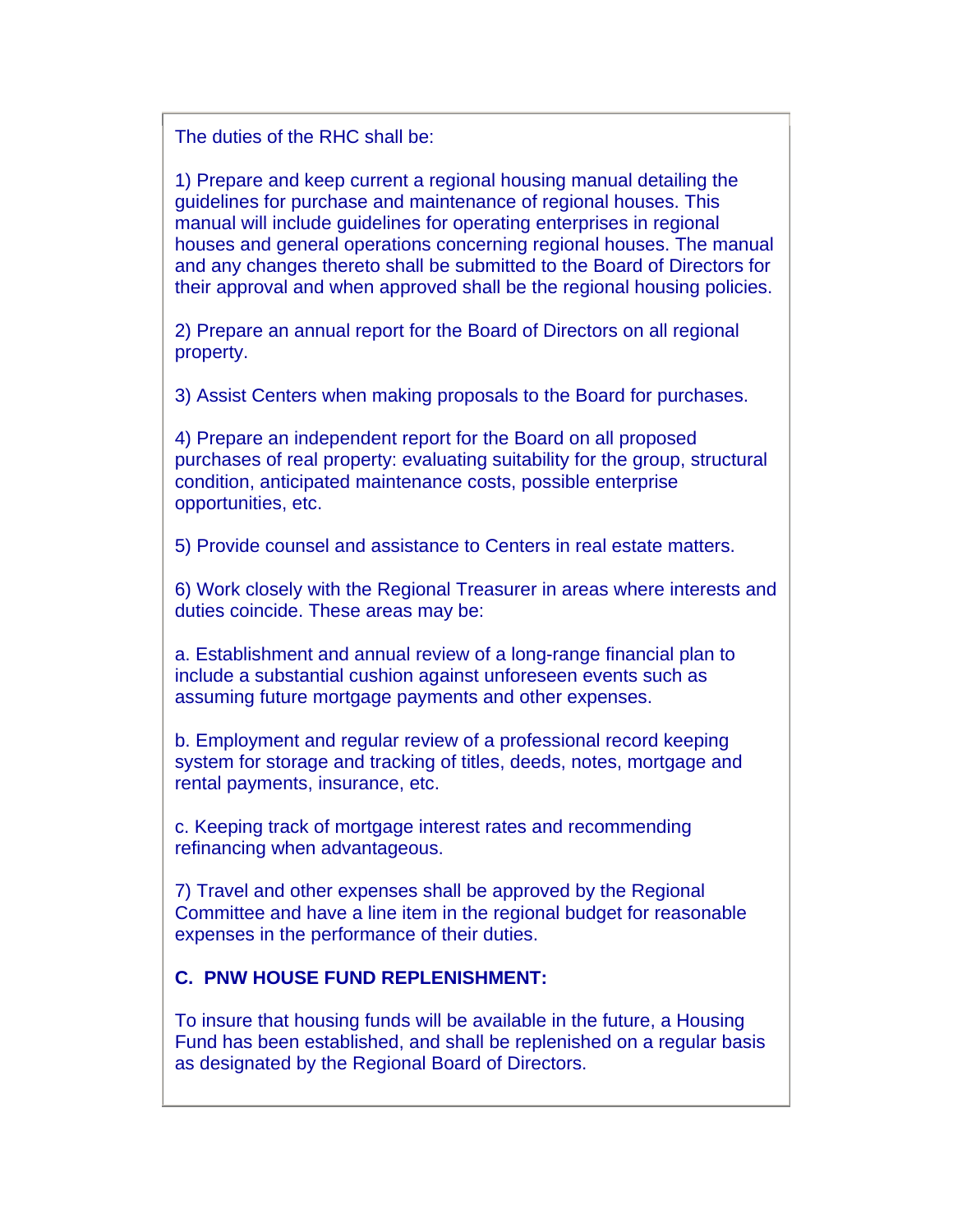# **SECTION II. PROPERTY PURCHASED OR OWNED BY SUBUD PNW**

#### **A. PURCHASING PROPERTY:**

Because of difficulties, local Subud groups have had in approaching the real estate market and acquiring the necessary capital to finance a purchase, groups should attempt to pre-qualify their Center. This is not mandatory, but following this procedure can ultimately save time, energy and money for a local group. This process should include consideration of location, size, price range, etc.

1) QUALIFYING THE PURCHASE

Centers wishing to purchase property must complete the following steps to qualify their project for consideration and approval by the Regional Board. Centers should use the resources of the RHC for assistance.

a. Center should locate property that satisfies necessary local building codes and city regulations.

(1) Check for appropriate zoning

(2) Is a use permit needed? Most churches must have a use permit to operate. (See local city/county planning department) When securing a use permit a fire and health inspection will probably be required.

b. Secure an appraisal by a qualified appraiser.

c. Obtain a written assessment of the condition of the building and environs by a qualified building contractor, inspector. This will include information about any needed renovations: i.e. plumbing and wiring might need to be brought up to code, dry rot or termites may be a problem, etc.

d. In order for the RHC to gauge the level of commitment of the entire center the center will be asked to submit commitment forms from each individual member indicating the level and kind of support for the purchase of the property. This document should be presented to the Regional Board and is subject to their review and approval. Provide a written statement of how the members see the building serving the needs of the group. For example: how can the uses of the building meet the group's needs and financial needs.

e. Develop a financial plan clearly indicating the Center's ability to keep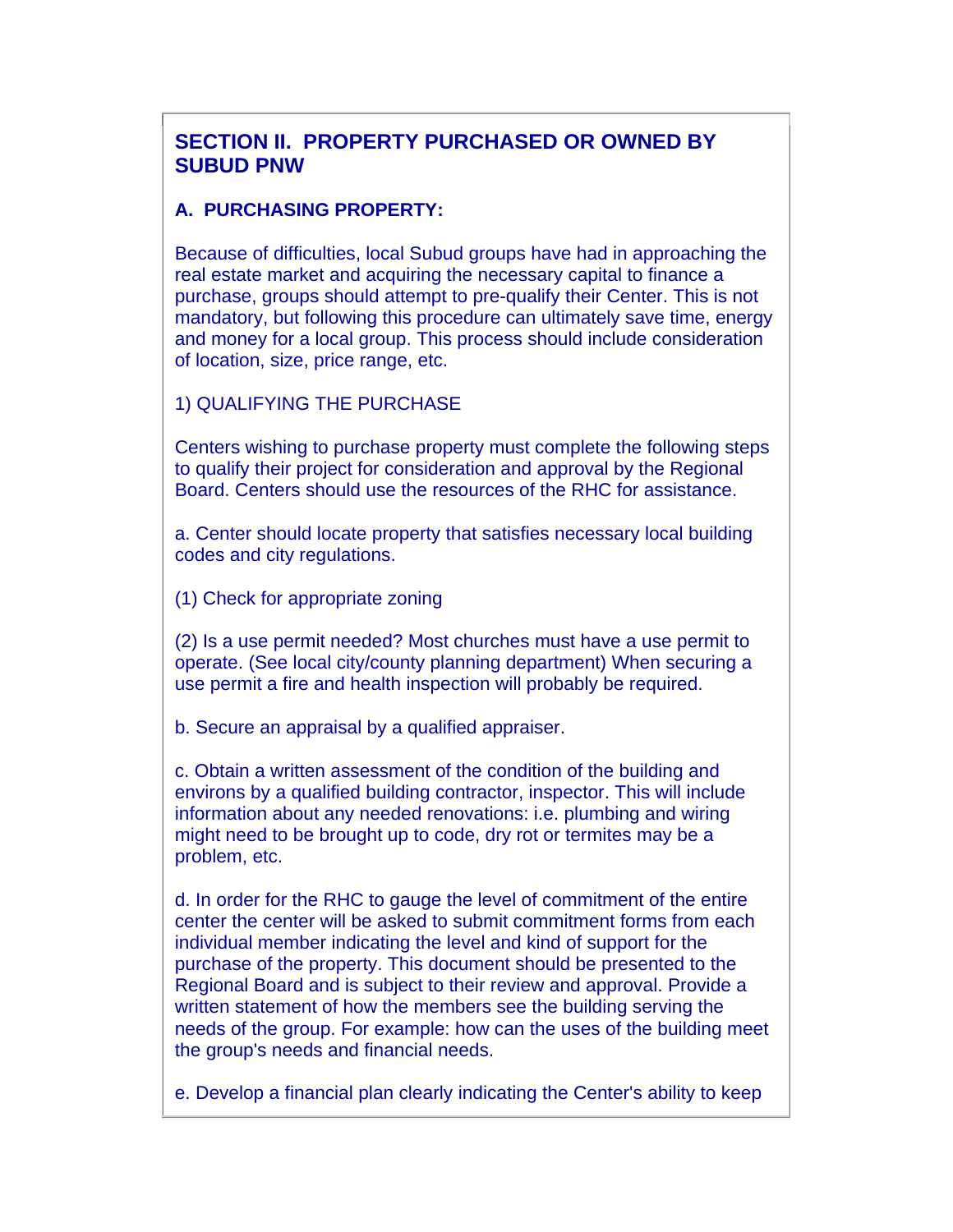up its financial obligations to the Region, make monthly mortgage payments, and continue Center functions. Any outstanding indebtedness must be included. A financial pro-forma demonstrating the source and likelihood of any additional funding should be included.

f. If the property is expected to generate income, financial plans and projections must be submitted.

g. Demonstrate the possession of, or ability to raise the Center's share of the proposed down payment.

2) PURCHASING PROPERTY

The above qualifying steps should be completed and the resulting packaged proposal should be submitted to the Regional Committee and RHC for review and comments. If deemed complete, the proposal will be submitted with appropriate recommendations to a meeting of the Regional Board for their approval.

Upon said approval by the Regional Board the Regional Committee shall sign necessary documents.

Only the Regional Corporation can formally purchase a house. This means all documents associated with the purchase must be signed by the officers of Subud PNW (The Regional Committee) or an agent in the Center who has been appointed by the Regional Committee to do so.

a. MAKING THE OFFER:

This stage is a crucial step in the process of buying a house, and should be done in close consultation with the Regional Committee. The broad variations in making an offer require expert advice and considerable deliberation. However, sometimes it is impossible to secure approval or have intensive consultation with the Regional Committee before making an offer. Under such circumstances, the following contingencies must be included (in writing) in the offer:

(1) Approval of purchase by the Board of Directors of PNW.

(2) Securing the necessary use permit.

(3) Securing adequate financing.

(4) Providing sufficient amount of time for all the contingencies and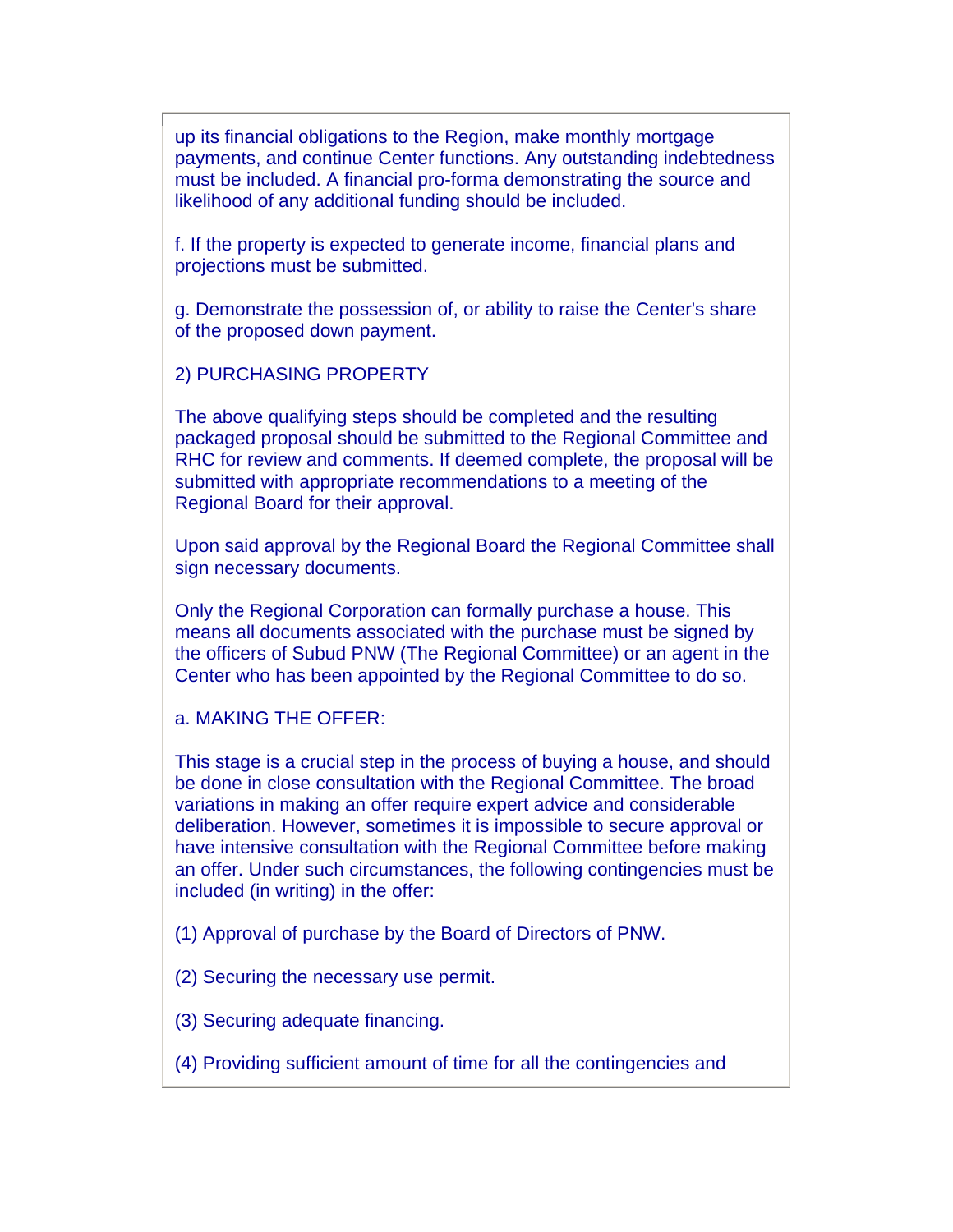feasible studies.

(5) This offer is subject to buyers' approval of an appraisal on subject property.

The Regional committee, with agreement of the RHC, may, at its discretion, advance funds for the purchase offer deposit (earnest money). The Regional Committee may also, during the Center's investigation period, advance funds from the Housing Fund for an appraisal, property inspection, and other activities necessary for the preparation of a specific proposal.

Any offer to purchase must be contingent on approval of the Subud PNW Board within a specific time frame and must so state clearly in the written offer. Two officers of the corporation must sign any offer.

#### b. FINANCING THE PURCHASE

The Regional Committee shall submit the proposal of the Center to the Regional Board as soon as possible. If necessary, a special meeting may be convened with the expenses borne by the Housing Fund. The recommendations of the Regional committee and Housing committee shall be presented to the Board for discussion and decision. An affirmative decision will require an affirmative vote of 3/4 of the Board.

The finance of a Center purchase shall be based on joint participation by the Center and the Region.

Only the PNW Corporation may qualify and secure financing. When secured, the local Center will be responsible for the mortgage payments, monitored by the Regional Treasurer. Payment process should be worked out between the Center and the regional Treasurer at time of purchase.

If a Center is able to raise most or all of the cash necessary to purchase a property, the Center is still obligated to obtain approval of the Regional Board prior to any acquisition.

All Centers are expected to carry a debt load and/or make regular contributions to the Region in addition to paying operating expenses of any purchase.

#### c. REFINANCING

Refinancing should follow the same general procedure as used for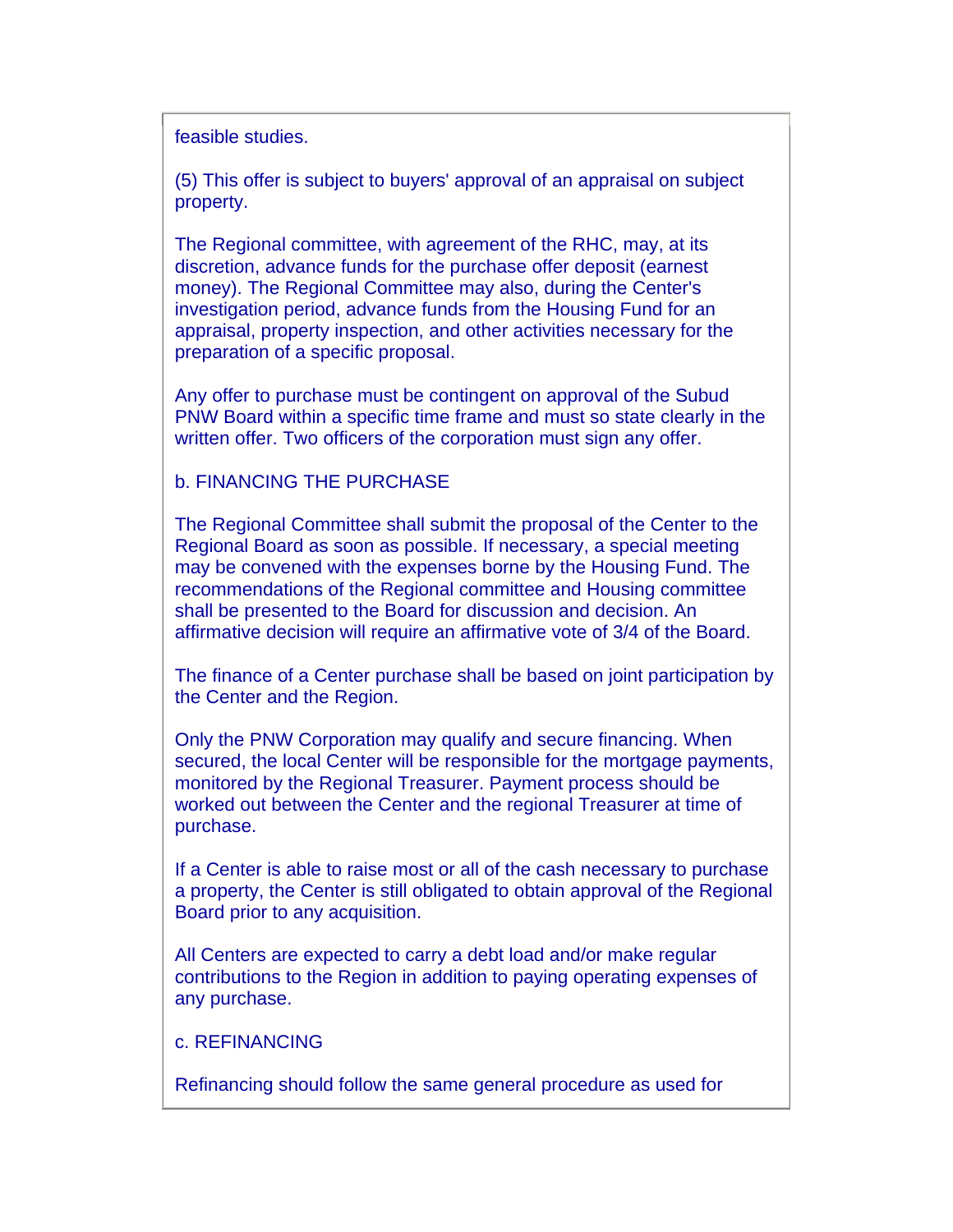#### purchases.

#### 3) REMODELING

Centers owning property may find it necessary to enlarge or change their facility to make it more suitable to their needs. Additions may require large amounts of money and conformity to building codes in the area. All alterations, except minor ones, will require local permits, especially for structures used for public assembly. Therefore, it is desirable that Centers use the resources of the RHC.

Because Centers will be dealing extensively with local governmental Agencies and with matters of financing, all project proposals requiring structural modification must be submitted to the RHC, which will submit to the Board for final approval.

Proposals will include:

a. Description of the project including architectural plans where appropriate.

b. Copies of regulatory paperwork such as permits.

c. Three bids, two from licensed contractors.

d. Budget for the project

e. Proposal for financing which may be prepared with the assistance of the RHC.

Housing funds may be limited and all projects proposed by the various Centers may not be able to be funded in any given year, in which case the decision to approve a particular project will be made on the basis of the date of submission and/or need.

A Center may elect to completely fund a project themselves. However, Board approval for the project must still be obtained.

# **SECTION III. PROPERTY NOT OWNED BY SUBUD**

#### **A. RENTING/LEASING OF PROPERTY NOT OWNED BY SUBUD**

Although the primary focus of this manual and the RHC is property ownership, some Subud Centers must rent or lease their Latihan facilities. It often takes a number of years for a group to develop an on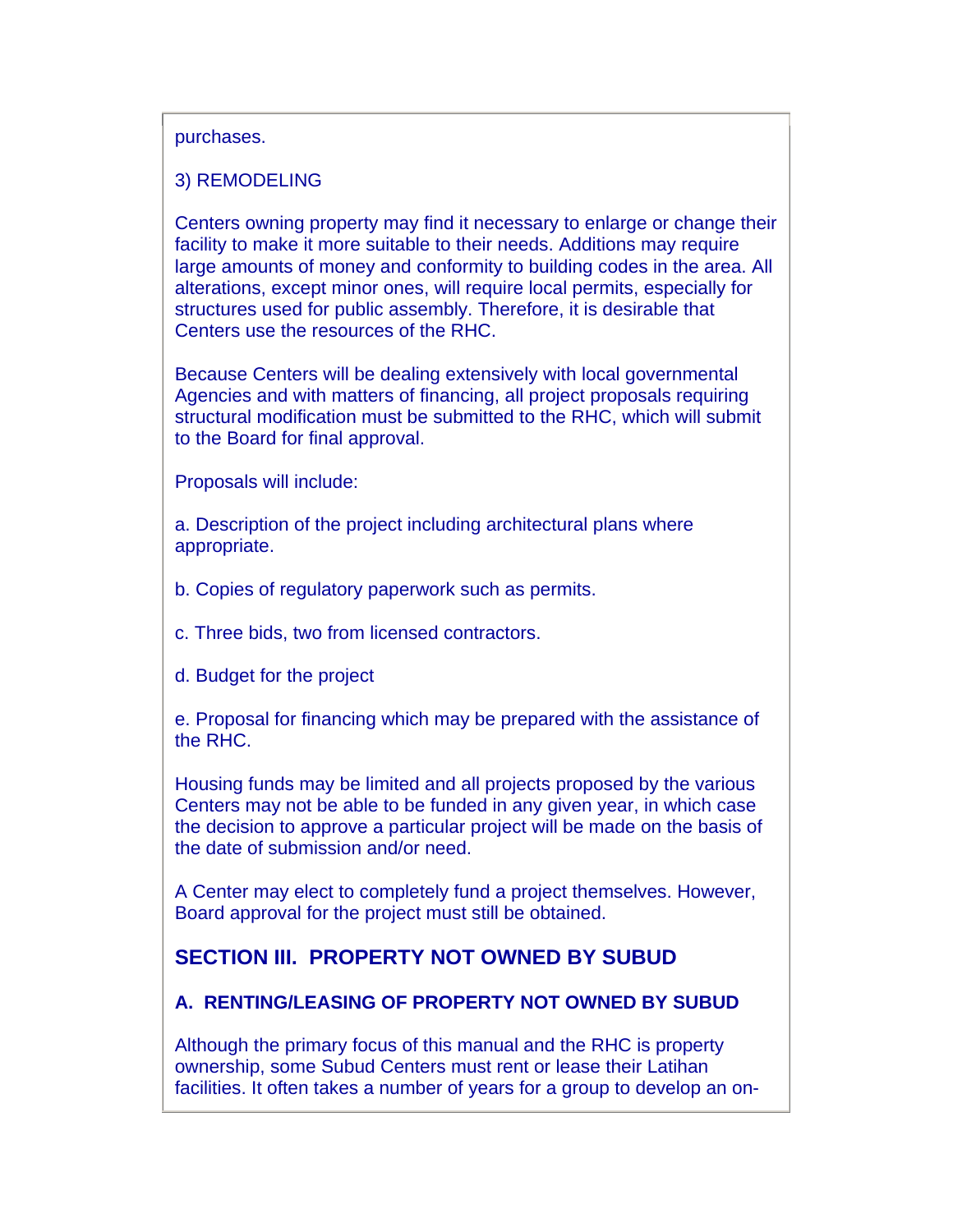going structure and determine which area is best for the location of their premises, and to assure the financial strength and stability needed to contemplate a purchase.

When renting, it is important to have a clear written agreement which specifies the conditions of usage, who is responsible for what (e.g. utilities, insurance, cleaning, etc.) and that there be no conflict in usage (noise, and other non-Subud groups, days and times, etc.)

As the Subud organization grows in size, complexity and income, it becomes increasingly important to have written contracts for selfprotection. Copies of these agreements should be filed both with the Center and with the Region.

1) Renting. The local Committee may enter into a rental agreement either oral or written. The local Center does not need Regional permission for such a contract, but it must report to the Regional Committee that it has entered into an agreement.

2) Leasing. A lease is for a specified length of time, and obligates the Center for the total amount of money involved in the lease, although it is usually paid as a monthly rent. A lease protects the Center from sudden increases in rent and guarantees the tenancy for the term of the lease. All leases will be subject to review and approval at the Regional level and a copy must be kept on file with the RHC.

#### **B. OTHER USE OF PROPERTY BY A CENTER**

1) Shared/Joint Participation. When there is a possibility of a Subud Group sharing facilities with another entity, whether a Subud organization or a non-Subud venture, it is important to proceed with care. The character and quality of the other participant should not damage the public perception of Subud, and should be consistent with the aims and purposes of Subud.

The responsibilities and obligations of each party should be clearly set forth in writing, including statements of goals such as a partnership.

The liability of the Subud group and the Region must be ascertained.

All arrangements must be reviewed by the RHC and comply with the Subud PNW Bylaws.

2) Gifts & Bequests. All gifts to a center become property of Subud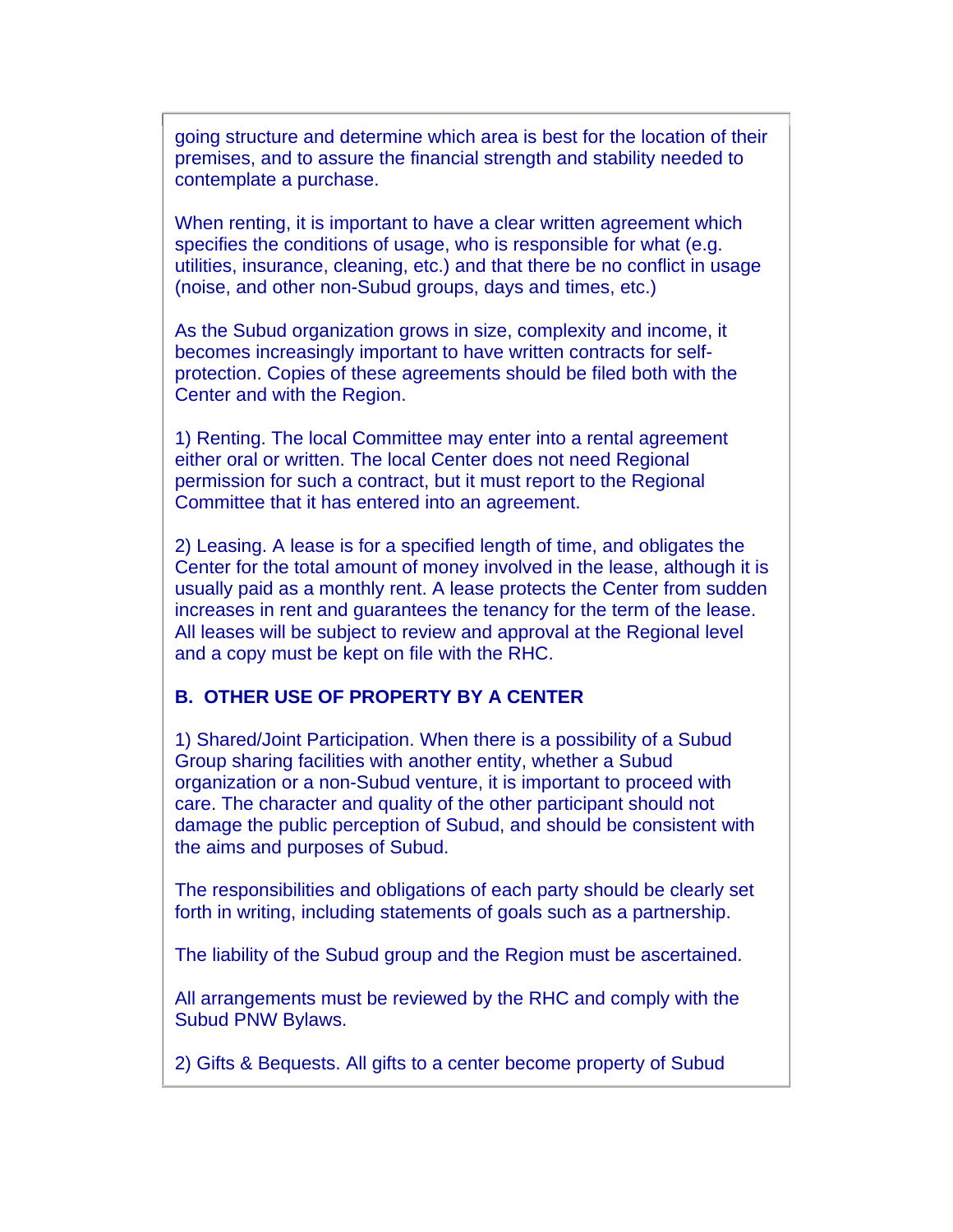PNW.

# **SECTION IV. PROPERTY MANAGEMENT**

### **A. RENTING & LEASING OF SUBUD OWNED PROPERTY**

The purposes of leasing our facilities are:

\* To bring in needed income to the local Center and the Region.

\* To make good use of the facility, considering Subud requirements and property management requirements.

Basically, the two kinds of leasing arrangements that are suitable for our facilities: the long-term lease renewable on an annual basis, and the short rental lease, which is used for one occasion or renewable on a month-to-month basis.

### 1) LONG TERM LEASES

It is necessary to create contracts that clearly specify space, terms and conditions to which each party will be bound for the twelve-month duration, along with guidelines for renegotiations and renewal. The RHC's involvement in helping to draw up the terms of the contracts is important in order to prevent any long-term liability for property modifications or costly concessions promised to the lessee by the Centers. The reason for the annual renewal ritual is to give the Center and the tenant the option of reviewing the terms of the lease and take into account any changes in the needs of the Subud Center and their own use of the property. A longer-term lease could be detrimental to a group that needed to expand and has therefore become "locked out" of their own property.

Long term leasing arrangements should cover deposits, rent increases, utility costs, building maintenance and repair, insurance and indemnity clauses, as well as a hold harmless from litigation clause should that situation arise. All long-term leases need to be signed by the tenant, the Center Chairperson, and the Regional Chairman and a copy kept on file with the Regional committee.

### **B. MAINTENANCE AND REPAIR**

The ownership and maintenance of property should be viewed as a partnership between the Region and the Center because there are mutual benefits and responsibilities. Repair hazards and attractiveness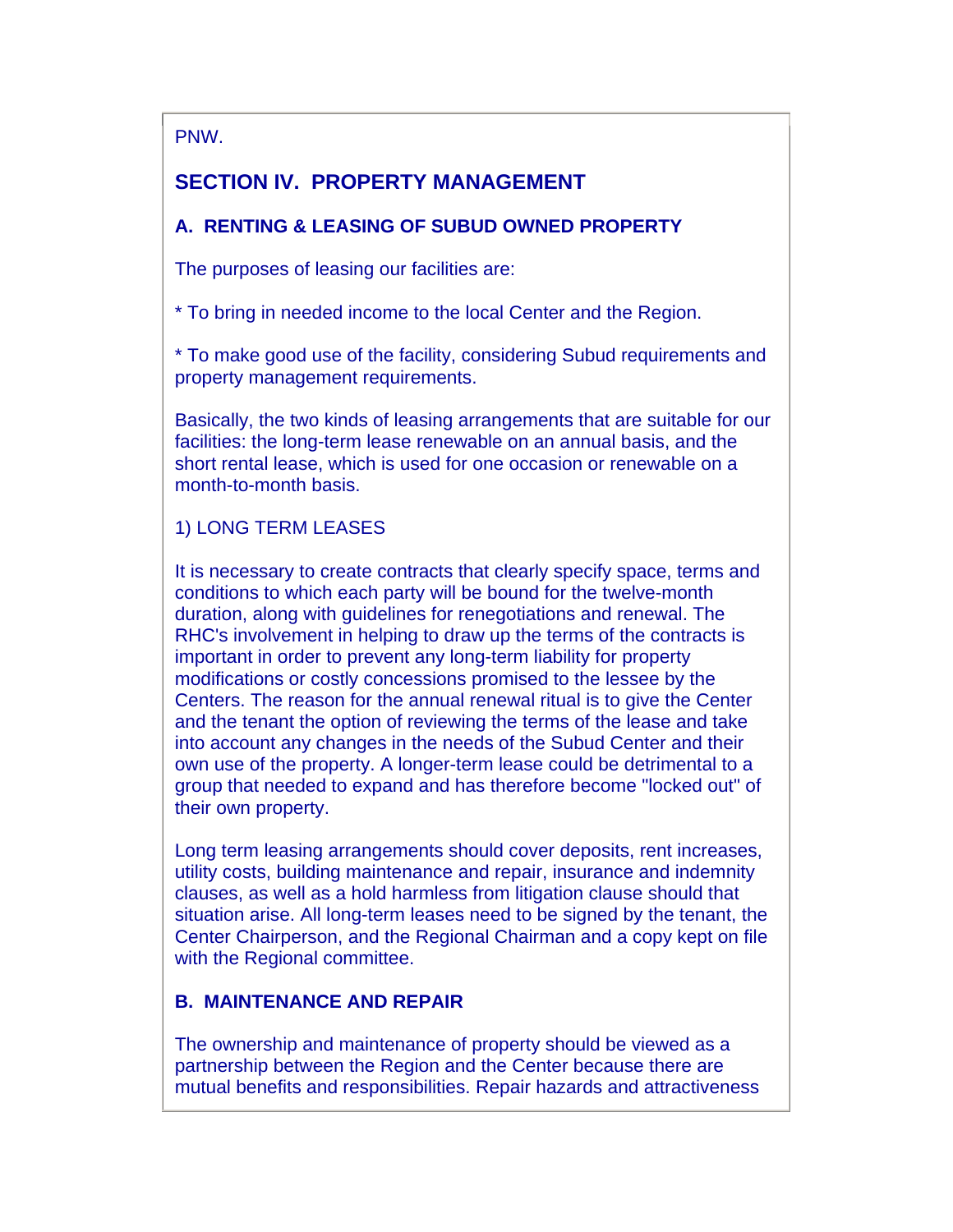of a property can affect the entire membership and the general public in terms of legal liabilities and public approval (image). Since not all skills necessary for maintaining or repairing physical property are available at each Center, it is desirable that assistance be available from the Region.

Regional Housing Committee (RHC) includes members who have knowledge in the area of property maintenance and construction and they may be selected geographically for ease and economy of travel.

1) The management functions of the Housing Committee are:

a. Inspect each property annually and help center arrange for such repairs and alterations deemed necessary.

b. Work with Centers to plan and budget necessary maintenance with special attention to potential personal injury (safety) hazards, violation of building codes, and the attractiveness of the facility.

c. Assist Centers in planning and executing larger alterations and expansions - including plans, permits, bids, and Fund requests to the Regional Council.

d. Work closely with the Housing Committee finance specialists and the Centers when house purchases are to be made, remodeling can be done, or anytime groups need structured information/education.

e. Work with the Regional committee and Center when major expansion is being planned and executed.

f. Prepare an annual report and forecast of maintenance needs and schedules for Regional committee and Board use, and for the finance members of the RHC for its long range financial planning. This includes an expense forecast.

2) Funding of Repair and Maintenance

The funding of repairs and maintenance are the responsibility of the Center, which occupies the premises. The Center has access to the Region for assistance on major maintenance expenditures or capital improvements over and above the financial abilities of the group.

# **SECTION V. DISPOSITION OF PROPERTY**

**A. PREPARATION FOR DISPOSITION**